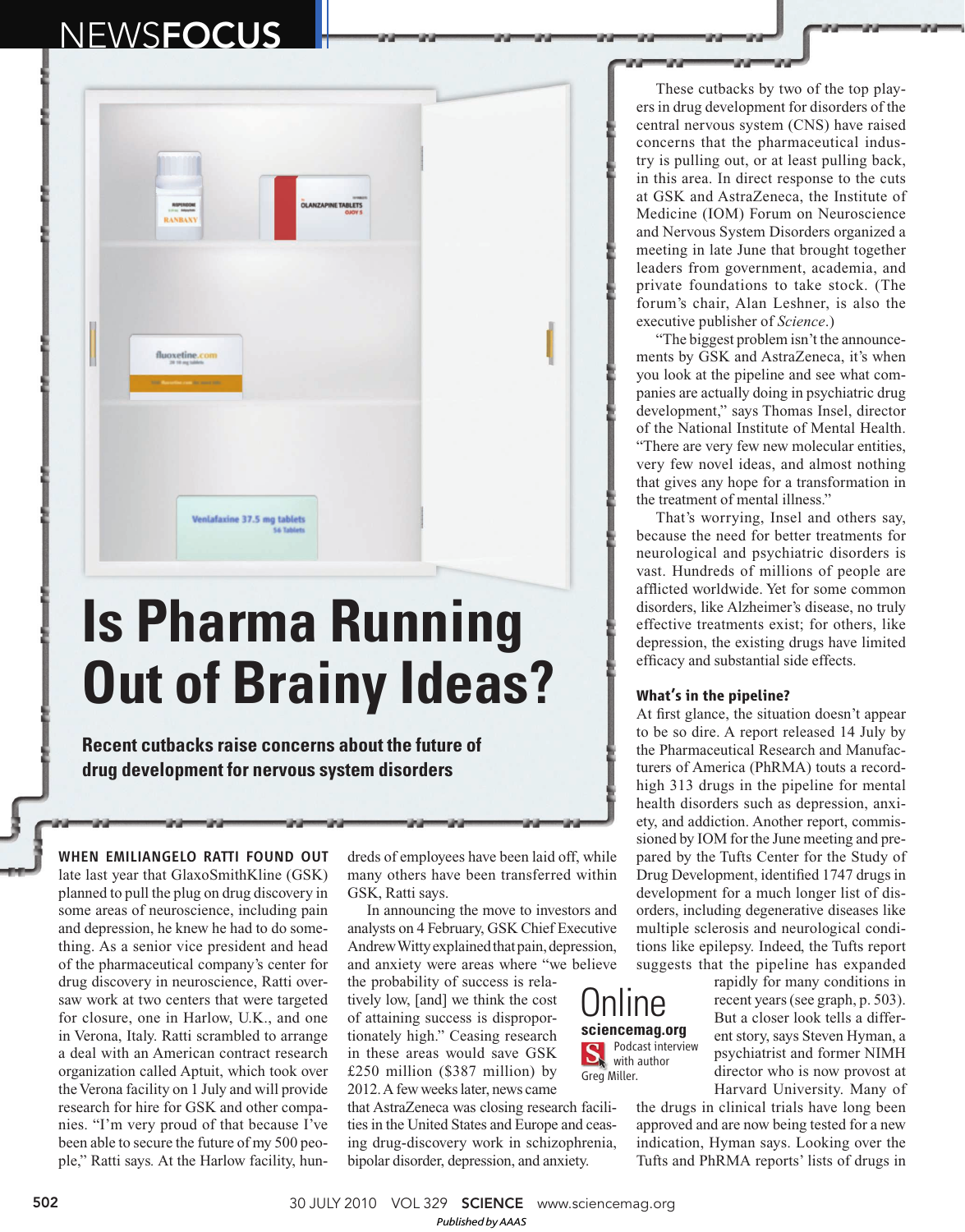late-stage clinical trials for depression, he notes that both are loaded with antipsychotic drugs, including Risperdal (risperidone) and Seroquel (quetiapine), two of the first "atypical antipsychotics" approved by the Food and Drug Administration in the 1990s. "People with depression can have anxiety and agitation, and low doses of antipsychotics seem to improve those symptoms," Hyman says. "But they don't necessarily have an independent effect on the core depressive symptoms, and they come with a real sideeffect burden."

Other treatment candidates have limitations as well. Both lists include Corlux (mifepristone, better known as RU-486, the abortion drug). Even if it proves effective for depression, it couldn't be prescribed for women of reproductive age, Hyman notes. The Tufts list includes Agomelatine, a

drug that boosts the effects of the hormone melatonin and blocks receptors for the neurotransmitter serotonin. Hyman says there's little compelling evidence that boosting melatonin has antidepressant effects, and he notes that the drug has had mixed results in European trials for depression. "This is hardly a rich pipeline," Hyman says. "It suggests a sad dearth of ideas and involves lots of attempts at patent extensions and new indications for old drugs."

#### **Risky business**

The reasons for the seeming lack of innovation are partly historical, says William Potter, who retired in January from Merck, where he was vice president for neuroscience. In the 1980s and '90s, drug companies realized that they could make billions of dollars a year off drugs that were slightly modified versions

of already-approved medications, particularly the SSRI antidepressants like Prozac, Potter says: "The investment in truly innovative projects was not as deep as it might have been because you could make so much money from 'me, too,' drugs."

The current climate for innovation may be even worse. Companies will soon lose billions of dollars in revenue as patents expire on dozens of blockbuster drugs (see figure, below). Meanwhile, the costs of research and development are rising. "Most companies don't see where they're going to be getting the cash flow, so they're having to be more conservative," Potter says. "You can't just ask companies to throw money at something that might not pay off."

The Tufts report suggests that pharma executives have good reason to see investments in CNS drug development as riskier



www.sciencemag.org **SCIENCE** VOL 329 30 JULY 2010